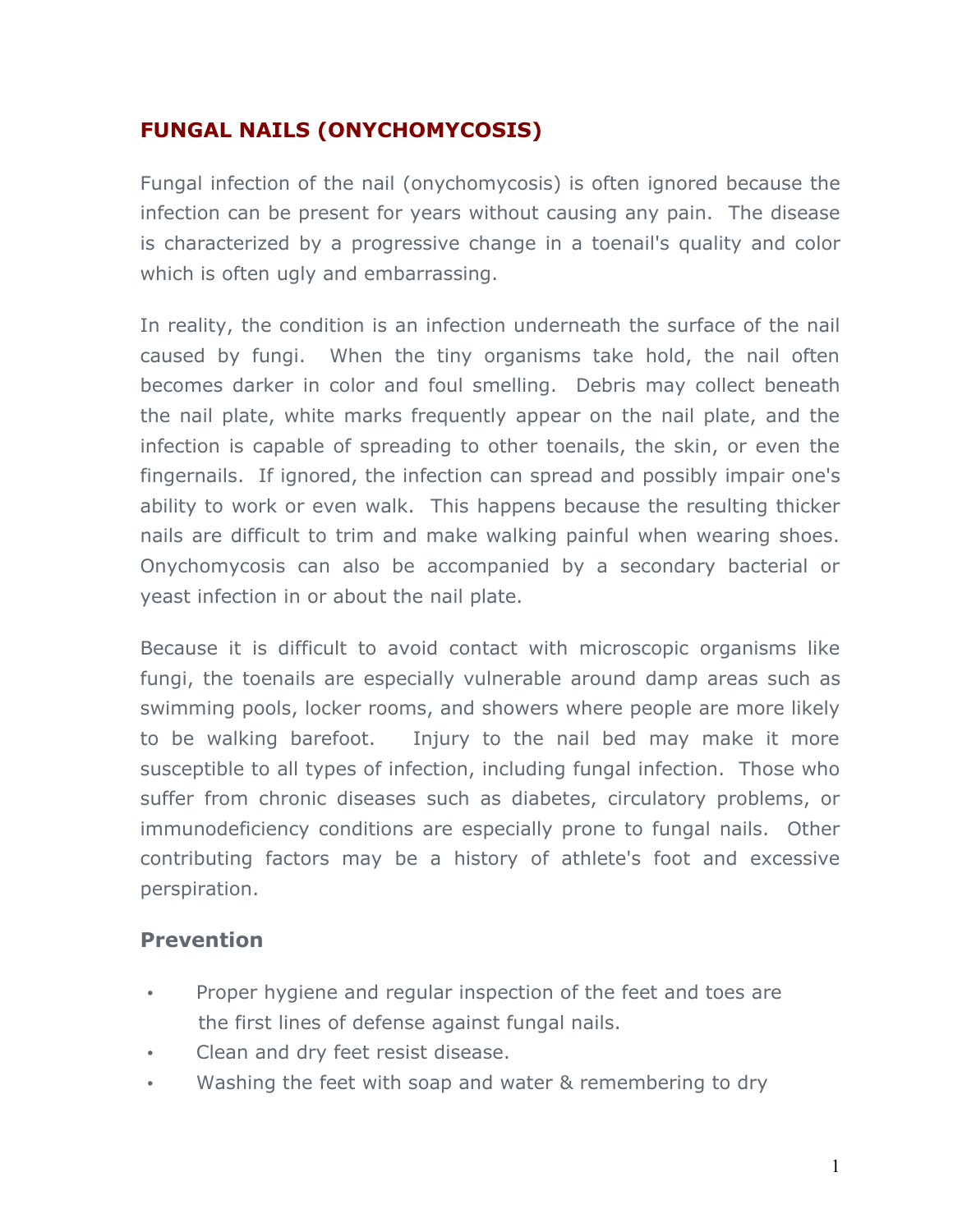- thoroughly is the best way to prevent an infection.
- Shower shoes should be worn when possible in public areas.
- Shoes, socks, or hosiery should be changed more than once daily.
- Toenails should be clipped in a manner that the nail does not extend beyond the tip of the toe.
- Wear shoes that fit well and are made of materials that breathe.
- Avoid wearing excessively tight hosiery which encourages moisture.
- Socks made of synthetic fiber tend to "wick" away moisture faster than cotton or wool socks.
- Disinfect instruments used to cut nails.
- Disinfect home pedicure tools.
- Don't apply polish to nails suspected of infection—those that are red, discolored, or swollen, for example.

## **Treatment of Fungal Nails**

Treatments may vary depending on the nature and severity of the infection. A daily routine of cleansing over a period of many months may temporarily suppress mild infections. White markings that appear on the surface of the nail can be filed off. This is followed by the application of an over-the-counter liquid antifungal agent. However, even the best overthe-counter treatments may not prevent a fungal infection from coming back.

A podiatric physician can detect a fungal infection early, culture the nail, determine the cause, and form a suitable treatment plan. This may include prescribing topical and/or oral medications and debridement (removal of diseased nail matter and debris) of an infected nail.

Oral antifungals approved by the Food and Drug Administration may be the most effective treatment. They offer a shorter treatment regimen of approximately three months and improved effectiveness. However, many of these medications are metabolized through and stress the liver. Your